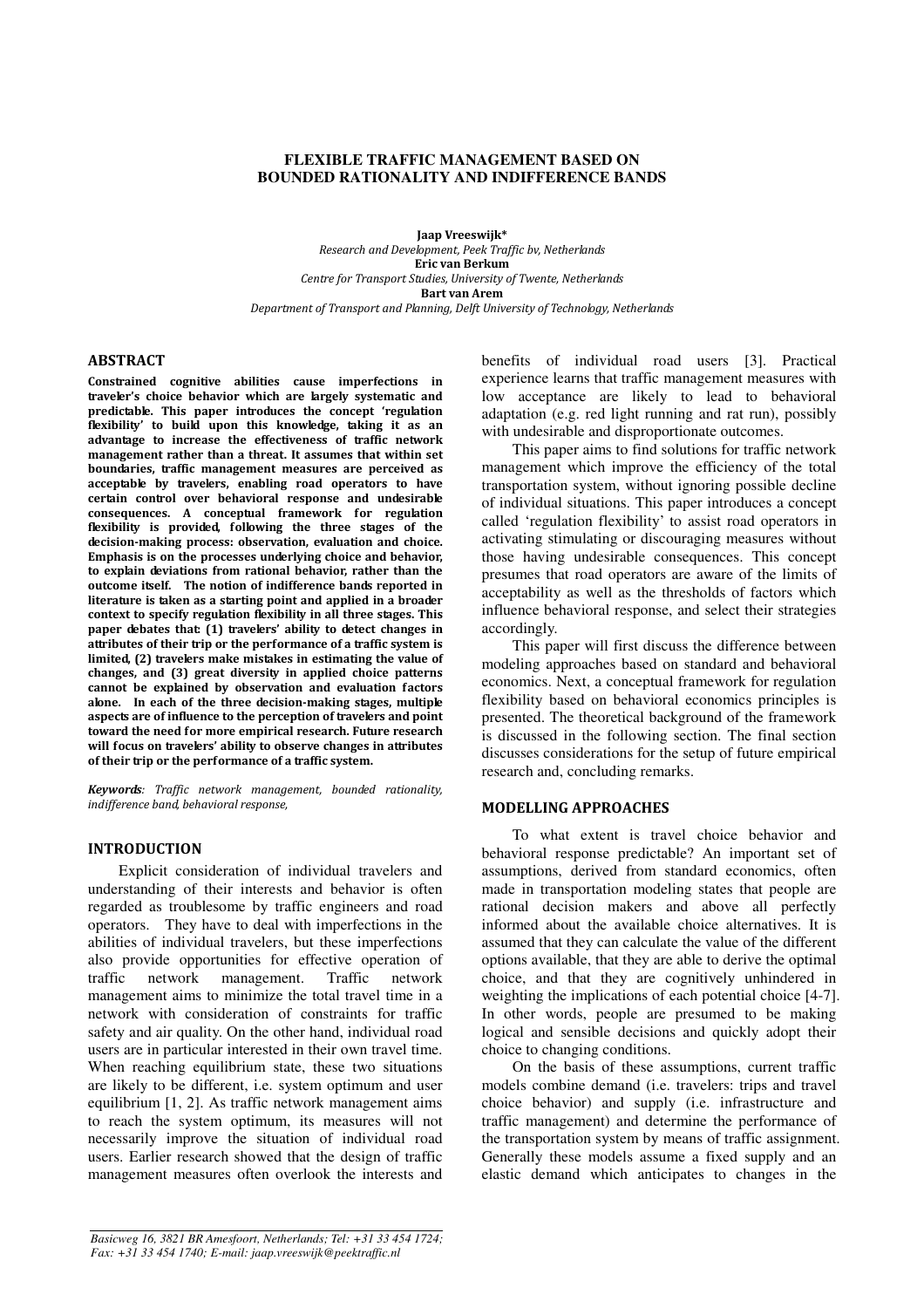system performance. However, to understand the boundaries of regulation flexibility the question is how demand alters when traffic management measures change supply. In reality, people have limited knowledge and constrained cognitive abilities leading to prejudiced reasoning and certain randomness in behavior and choice outcomes [8]. In some cases, like random utility theory modeling, a random variable or error term is considered to somehow weaken the assumption of perfect rationality and knowledge. Nonetheless, many models based on standard economics fall short in considering the resulting imperfections of individual travelers.

Behavioral economics draw on the aspects of both (cognitive) psychology and economics, and studies the motives and behaviors that explain deviations from rational behavior [8, 9]. It is not just the behavior (i.e. choice outcome) that is of interest, but also the decision-making process behind such behavior. Irrational behavior is about human's distance from perfection. Recent studies provide evidence that these irrational behaviors are neither random nor senseless. They are systematic, consistent, repetitive, and therefore predictable [8, 9]. Prospect theory and regret theory are examples which have been derived from behavioral economics and applied in the transportation domain. Prospect theory assumes that decisions are context-dependent and that the evaluation of risky prospects involves identification of gains and losses with respect to some common reference point [10, 11]. Regret theory postulates that when choosing, people anticipate and try to avoid the situation where a non-chosen alternative outperforms the chosen one, which would cause post-decision stress [12]. In order to develop better descriptive models of travel choice behavior, and to validate theories derived from behavioral economics, empirical research is needed [3, 6, 8].

## REGULATION FLEXIBILITY

The concept of regulation flexibility builds upon the knowledge that travelers make mistakes as discussed earlier, and the notion of indifference bands. That is, travelers are only inclined to alter their choice when a change in the transportation system or their trip, for example the travel time, is larger than some individual-situation-specific threshold [6, 7]. Presumable, such thresholds arise at different moments in the decision-making process. Based on literature review, perceptual factors can be allocated to three successive stages: 'observation', 'evaluation' and 'choice'.

With sufficient knowledge on the thresholds and the behavioral response of travelers, the rationale of regulation flexibility is that ex-ante evaluation of the effects of traffic management measures can determine which measures are most effective and thus should be taken. As a result, the effectiveness of traffic management measures increases and the system performance will benefit.

The conceptual framework shown in Figure 1 summarizes the concept of regulation flexibility. For simplicity reasons, aspects relevant to perception as found in literature, such as risk attitude, inertia, habit, learning, information, reference point, individual characteristics and trips purpose/ importance, have been left out. Nonetheless, their influence is discussed in more detail in the following section.



**Fig. 1: Conceptual framework for regulation flexibility based on three stages: observation, evaluation and choices, which are affected by perception causing indifferences and leading to regulation flexibility.** 

## THEORETICAL BACKGROUND

#### *Observation*

Research on the impact of learning shows that the awareness among travelers of changes in the transport system is limited and grows over time as a result of direct experience and indirect learning [6]. A change could involve an improvement or decline of an existing alternative or the introduction of a new alternative, and concern for example the waiting time at traffic lights, the average speed or the travel time. In general, the larger, the more likely, the more important and the more negative a change, the sooner a traveler is expected to notice the change [6, 13]. However, when a change is within the natural variation of a traffic situation with respect to an average, it seems unlikely that travelers are capable to detecting the change at all. For example, the waiting time at a traffic light with average 30 seconds and variation 15 seconds, means that measures shifting the average within the range of 15 to 45 seconds are hardly distinguishable from the natural variation. Derived from cognitive sciences, change blindness is the inability to detect and report changes to objects from one instant to the next that are obvious once pointed out [14]. Experiments have shown that participants are surprisingly bad at detecting even large changes, sometimes leading to change blindness in 88.5 percent of all cases. Change blindness increases when the changed item is not relevant for the task, when the magnitude of the change increases, and when the change is outside the visual periphery [14].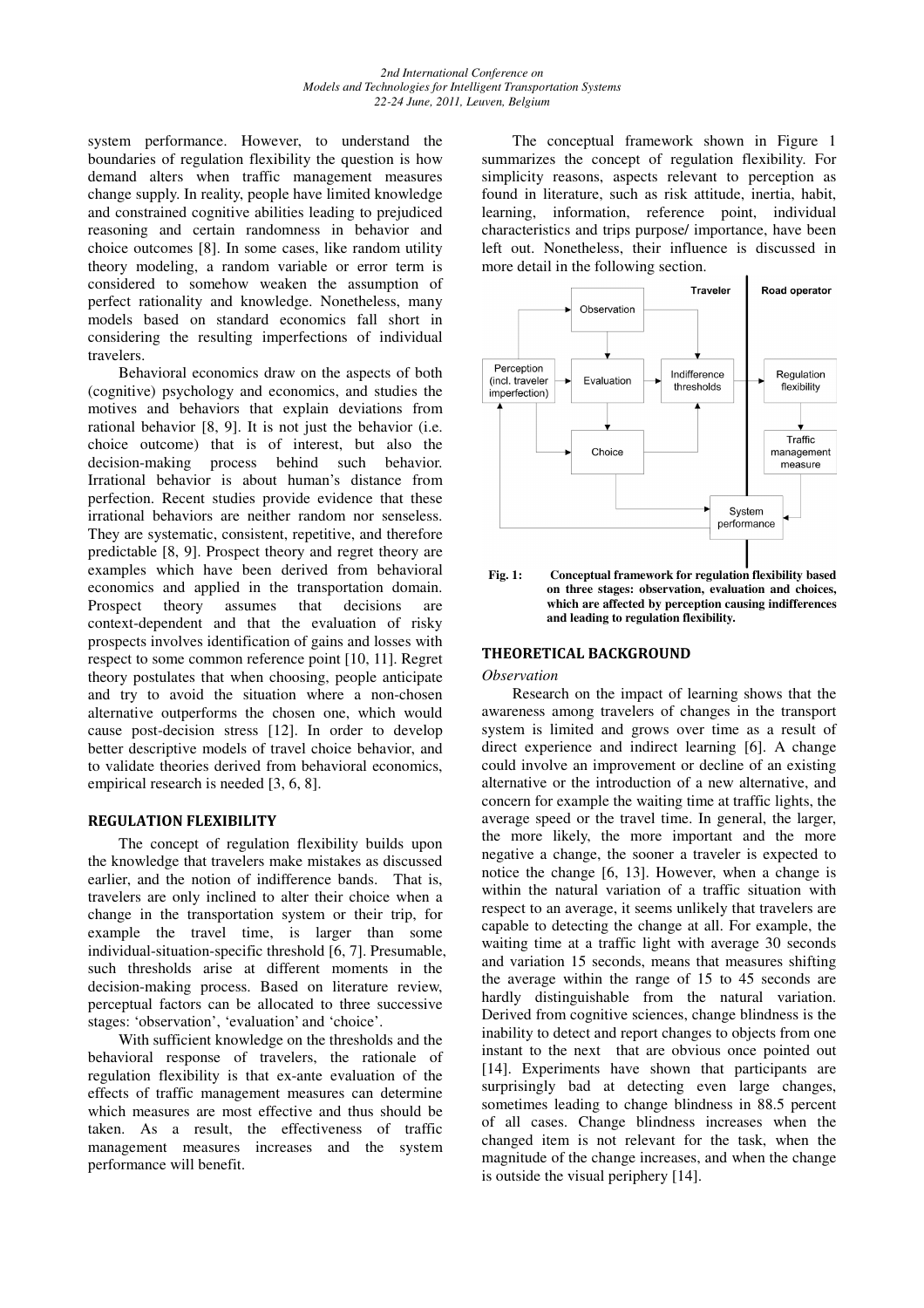Different studies confirm that the decisions and actions of travelers not always correspond with their (perceived) observations. In one study only 12% of the drivers was able to correctly perceive their experienced travel times, and reversely, 12% perceived the opposite of their experience [13]. This led to three types of behavior: (1) logical behavior that reflects drivers choosing better perceived routes (perceive route A better and choose route A), (2) cognitive behavior reflecting drivers choosing a route in spite of not perceiving a difference between both routes; to reduce mental working load (perceive no different, choose any route), and (3) irrational behavior that reflects drivers choosing worse perceived routes (perceive route A better and choose route B). For the last type, cognitive scientists use the term 'choice blindness' to explain such failures to detect mismatches between intention and outcome of a simple task [15]. Most surprisingly is that in a choice blindness paradigm, participants still offer arguments why their choice was the most logical. An interesting insight on this aspect is that travelers are better in perceiving travel speeds than travel times and that perceived travel speeds seem to influence choice outcomes more than perceived travel time [13].

# *Evaluation*

When travelers have been able to detect a change, the central question in the evaluation state is whether they value it properly or not? In a rational way, people have little feeling of how much things are worth. They focus on the relative advantage of one thing over another rather than the absolute difference, compare them locally to the available alternative, and estimate value accordingly [9].

Previous experiences serve as an anchor in the memory of travelers and strongly affect choice behavior, in particular when bad experiences are involved [9, 10]. Loss aversion refers to the fact that people treat gains and losses differently as they tend to be more sensitive to decreases in wealth than increases, while people become less sensitive for every marginal gain or loss [16, 17]. In general, bad experiences involving loss, weigh two times a similar size good experience which involves gain [8]. Figuratively, good experiences create a certain 'acceptability-buffer', for which much less bad experiences (e.g. unacceptable traffic management measures) are needed to empty again. Clearly, the reference point in the mind of the traveler determines for a large extent how things are valued. Earlier research concluded that the perception of the reference point in the mind of the traveler is vague and fuzzy rather than crisp; they may not necessarily consider their actual experience to be the reference point [10].

To value a choice option or a change in any of its attributes, the option and/or its attributes need to be within the area of interest of an individual. As a result of traveler's bounded rationality there are multiple factors which narrow this area of interest and make travelers appear indifferent concerning the evaluation of alternatives. For example habitual behavior, which evolves in trips that are often repeated and causes cognitive processes to reach automaticity and eventually results in making choices in a more or less mindless fashion [6, 18]. Besides, travelers tend to be near-sighted which means that experiences of the previous day as well as short-term gains dominate choice processes [4]. Satisfying behavior, states that people are happy with a good solution instead to find the best solution, is regarded as a major cause for travelers' indifference [4, 6]. It means that humans tend to minimize their cognitive efforts, and follow simple heuristics to reach decisions which are both satisfactory and sufficient, especially under uncertainty and time constraints [7, 13]. Empirical research on the indifference band discussed earlier showed that travelers may be uninterested in other choice options until their current situation worsens by 22 percent (e.g. extra travel time), or a choice alternative improves by 22 percent [7].

# Choice

Changes in traffic conditions may be observed and correctly valued or not, but do they provide sufficient motive to affect the choice outcome? Generally, studies on choice behavior focus on choice outcomes, apart from few exceptions which shifted interest to the analysis of underlying cognitive mechanisms. Such studies for example showed that travelers think much more strategically than usually presumed [19, 20]. Based on the analysis of verbal reports at least four decision strategies can be considered: the comparison strategy, the exploitation strategy, the exploration strategy and the anticipation strategy [19]. Great diversity in applied strategies proves that a certain level of awareness and acceptance of changes affect choice decisions. Another study showed that route switching occurs more frequently when the traffic conditions fluctuate randomly than when it is systematic [7]. This type of behavior is largely influenced by risk attitude (i.e. risk aversion and risk seeking) which determines the amount of risk somebody is willing to take. Many factors such as travel purpose, length of the trip and preferred arrival time have a big impact on a traveler's risk attitude and choice outcomes [e.g. 4]. In terms of choice outcomes, roughly four route choice patterns can be distinguished: fixed choice, single trial, preferred switching and random switching [18].

## CONCLUSION AND FUTURE RESEARCH

Clearly, it is uncertainty in the mind of the traveler, rather than variability in the system which influences behavior [11]. If a change is detectable, and observed by the traveler, then the traveler might be able to use value indicators to come to a decision and make a choice. However, what may be regarded as predictable by one person may seem completely arbitrary by somebody else. To increase the effectiveness of traffic network management measures, regulation flexibility can be